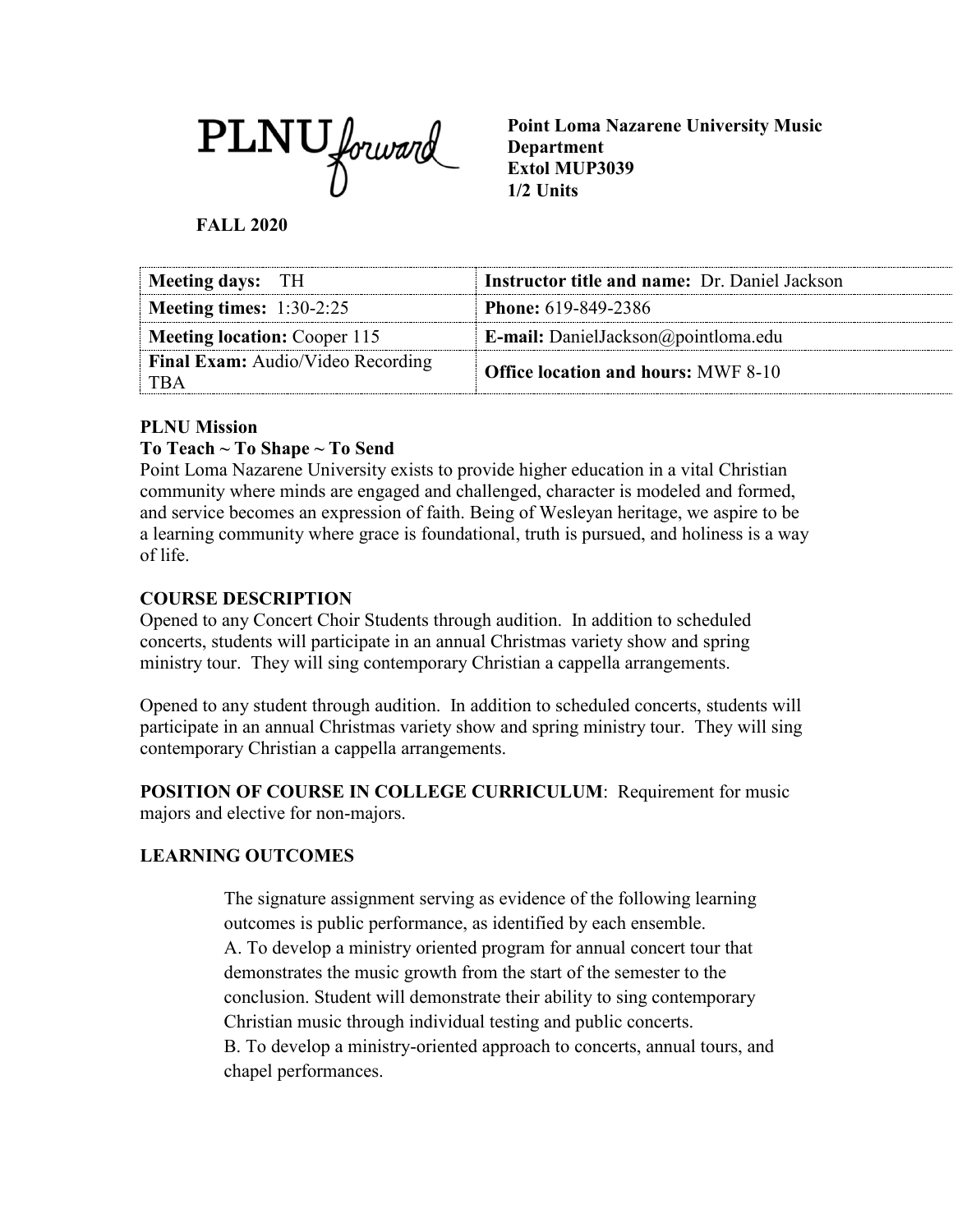C. To cultivate a positive working environment that reflects Christian values outlined in Galatians 5:22-23, while maintaining academic rigor in the pursuit of excellence.

D. Signature assignment will include a quality musical presentation for the general public that will culminate with a CD recording.

**METHODS USED IN THE COURSE**: Students will learn though active participation in music enjoy the process

## **STATE AUTHORIZATION**

State authorization is a formal determination by a state that Point Loma Nazarene University is approved to conduct activities regulated by that state. In certain states outside California, Point Loma Nazarene University is not authorized to enroll online (distance education) students. If a student moves to another state after admission to the program and/or enrollment in an online course, continuation within the program and/or course will depend on whether Point Loma Nazarene University is authorized to offer distance education courses in that state. It is the student's responsibility to notify the institution of any change in his or her physical location. Refer to the map using the below link to view which states allow online (distance education) outside of California. [https://www.pointloma.edu/offices/office-institutional-effectiveness](https://www.pointloma.edu/offices/office-institutional-effectiveness-research/disclosures)[research/disclosures](https://www.pointloma.edu/offices/office-institutional-effectiveness-research/disclosures)

**CLASS PREPARATION**: Students are expected to listen to music and be prepared to sing a variety of vocal literature

#### **EVALUATION**:

- A. 1/3 of grade will attendance
- B. 1/3 of grade will active participation
- C. 1/3 of grade will practical assignments

**INSTRUCTOR AVAILABLITIY:** Students may call or e-mail the professor for a private conference. I also have an open door policy. If you drop by my office and I am available, please come in.

**SPIRITUAL GOALS:** PLNU strives to be a place where you grow as whole persons. To this end we provide resources for our graduate students to encounter God and grow in their Christian faith. At the Mission Valley campus we have an onsite chaplain, Rev. Nancy Pitts who is available during class break times across the week. If students have questions, a desire to meet with Rev Pitts or prayer requests you can contact her directly at [gradchaplainmissionvalley@pointloma.edu.](mailto:gradchaplainmissionvalley@pointloma.edu) [In addition there are resources for your](mailto:gradchaplainmissionvalley@pointloma.edu.%20%20%0dIn%20addition%20there%20are%20resources%20for%20your%20Christian%20faith%20journey%20are%20available%20at%20http://www.pointloma.edu/SpiritualDevelopment/Graduate_Students.htm.%0b)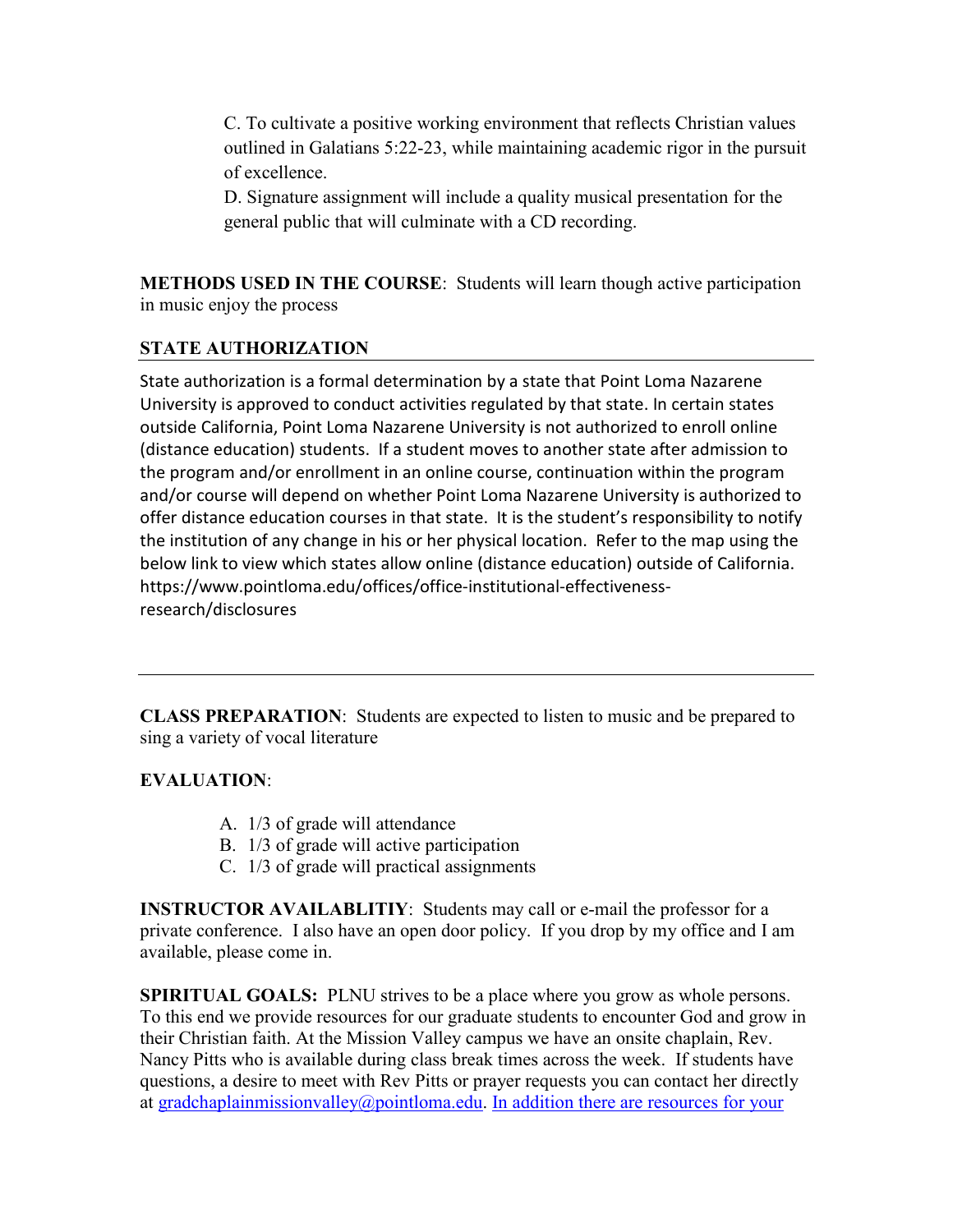Christian faith journey available at [http://www.pointloma.edu/experience/faith/graduate](mailto:gradchaplainmissionvalley@pointloma.edu.%20%20%0dIn%20addition%20there%20are%20resources%20for%20your%20Christian%20faith%20journey%20are%20available%20at%20http://www.pointloma.edu/SpiritualDevelopment/Graduate_Students.htm.%0b)[student-spiritual-life](mailto:gradchaplainmissionvalley@pointloma.edu.%20%20%0dIn%20addition%20there%20are%20resources%20for%20your%20Christian%20faith%20journey%20are%20available%20at%20http://www.pointloma.edu/SpiritualDevelopment/Graduate_Students.htm.%0b)

## **INCOMPLETES AND LATE ASSIGNMENTS**

All assignments are to be submitted/turned in by the beginning of the class session when they are due—including assignments posted in Canvas. Incompletes will only be assigned in extremely unusual circumstances.

# **FINAL EXAMINATION POLICY**

Successful completion of this class requires taking the final examination **on its scheduled**  day. The final examination schedule is posted on the [Class Schedules](http://www.pointloma.edu/experience/academics/class-schedules) site. No requests for early examinations or alternative days will be approved.

NOTE: The following policies are to be used without changes:

# **PLNU COPYRIGHT POLICY**

Point Loma Nazarene University, as a non-profit educational institution, is entitled by law to use materials protected by the US Copyright Act for classroom education. Any use of those materials outside the class may violate the law.

## **PLNU ACADEMIC HONESTY POLICY**

Students should demonstrate academic honesty by doing original work and by giving appropriate credit to the ideas of others. Academic dishonesty is the act of presenting information, ideas, and/or concepts as one's own when in reality they are the results of another person's creativity and effort. A faculty member who believes a situation involving academic dishonesty has been detected may assign a failing grade for that assignment or examination, or, depending on the seriousness of the offense, for the course. Faculty should follow and students may appeal using the procedure in the university Catalog. See [Academic Policies](http://catalog.pointloma.edu/content.php?catoid=18&navoid=1278) for definitions of kinds of academic dishonesty and for further policy information.

## **PLNU ACADEMIC ACCOMMODATIONS POLICY**

If you have a diagnosed disability, please contact PLNU's Disability Resource Center (DRC) to demonstrate need and to register for accommodation by phone at 619-849-2486 or by e-mail at [DRC@pointloma.edu.](mailto:DRC@pointloma.edu) See [Disability Resource Center](http://www.pointloma.edu/experience/offices/administrative-offices/academic-advising-office/disability-resource-center) for additional information.

## **PLNU ATTENDANCE AND PARTICIPATION POLICY**

Regular and punctual attendance at all classes is considered essential to optimum academic achievement. If the student is absent from more than 10 percent of class meetings, the faculty member can file a written report which may result in de-enrollment.